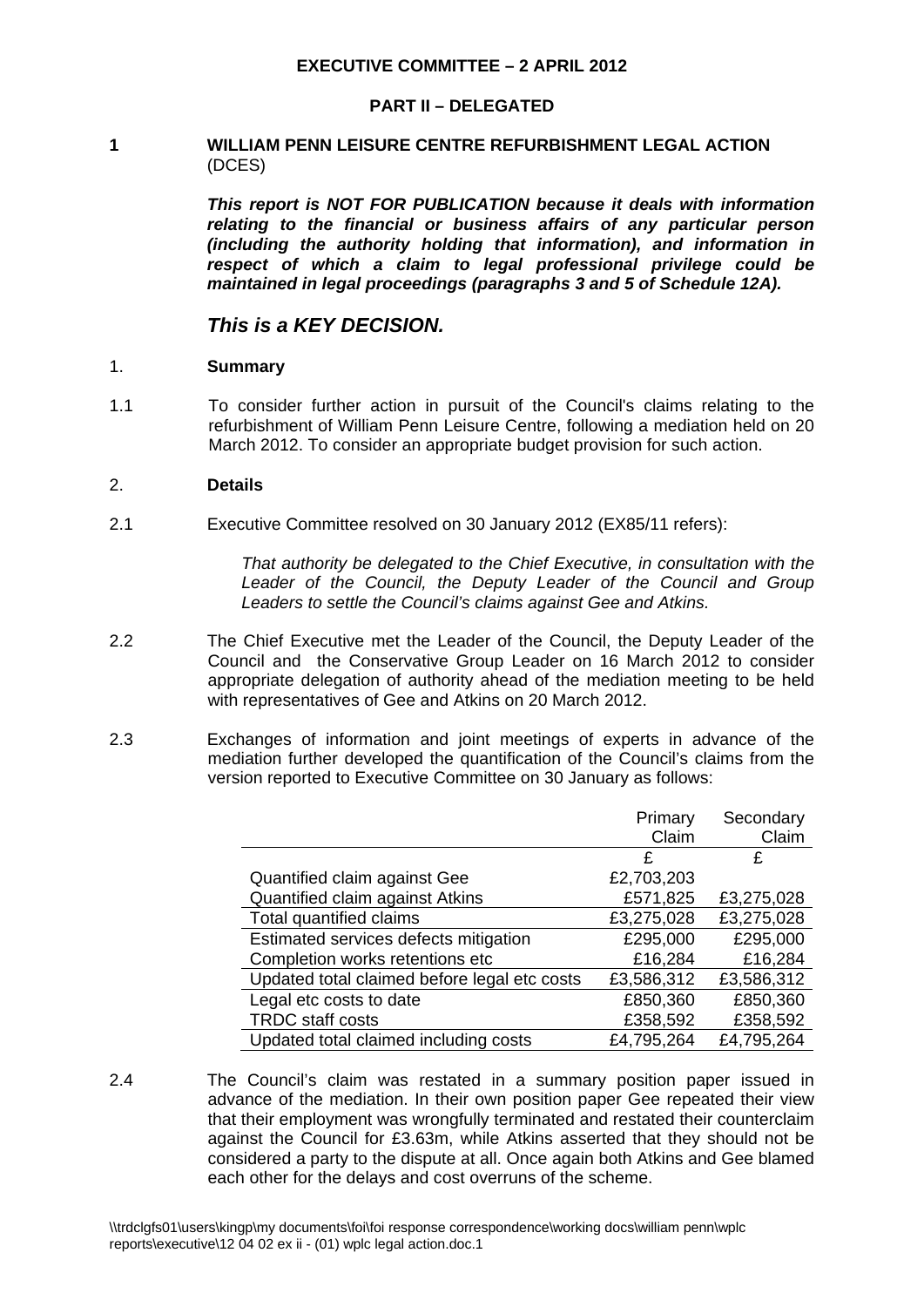- 2.5 Officers are prohibited by the terms of the mediation agreement from disclosing details of its deliberations; however its outcomes can be reported. Although the mediation was scheduled for two days (20-21 March), Atkins insisted that they would only attend the first day. After opening statements from all three parties, a number of side meetings were held between experts while the mediator moved between the parties trying to bring them to a negotiated settlement. Unfortunately the representatives of Atkins left before any such negotiations could commence in earnest. The mediation could not continue in Atkins' absence, and so it was adjourned at the end of the first day with no agreement. It can be reconvened at a later date should all the parties so wish.
- 2.6 In his own opening remarks the mediator had said that around 80% of such mediations succeed either immediately or soon afterwards, even in complex disputes with entrenched positions, since the process of mediation often convinces parties of the need to negotiate to avoid further litigation. While Council representatives had made it clear that TRDC was reluctantly willing to take a pragmatic approach, the other parties appeared more intransigent. However officers have been advised that there is a significant chance that more viable offers may be received in the weeks following the mediation. Any developments will be reported to the Executive Committee meeting, and it is proposed that the existing delegated authority to settle the dispute remain in place for the time being.
- 2.7 Following the mediation the Council's specialist construction solicitor, John Wright of Goodman Derrick LLP, has issued updated advice which is enclosed as Appendix A. This restates his view that the Council's case remains strong, and advises that since attempts at mediation have failed, the only remaining means of pursuing its claims will to initiate High Court action. However Mr Wright has advised against launching a simultaneous adjudication action against Gee, which officers had considered in order to forestall Gee's attempts to overturn the termination of their contract. Since issuing this advice Mr Wright has made further enquiries with prospective counsel (barristers) as to the earliest feasible timetable for High Court action assuming immediate instruction:

| Issue proceedings        | End May 2012  |
|--------------------------|---------------|
| Initial hearing          | End June 2012 |
| Trial date (three weeks) | February 2013 |

 2.8 The likely costs of High Court action were estimated in an earlier advice by Mr Wright (dated 13 January 2012) which was reported to Executive Committee on 30 January. In his latest advice Mr Wright has proposed increasing these estimates due to the approach demonstrated recently by Gee in particular:

|                                     | Solicitor | <b>Experts</b> | Counsel | Total   |
|-------------------------------------|-----------|----------------|---------|---------|
|                                     | £         | £              | £       | £       |
| Pleadings                           | 17,620    | 1,670          | 9,000   | 28,290  |
| Pre-trial                           | 14,500    |                | 6,000   | 20,500  |
| <b>Disclosure</b>                   | 43,500    | 20,000         | 3,000   | 66,300  |
| <b>Evidence of Fact</b>             | 49,700    |                | 6,000   | 55,700  |
| <b>Expert Evidence</b>              | 25,760    | 125,000        | 9,000   | 159,760 |
| <b>Hearing Preparation</b>          | 40,500    |                | 75,000  | 115,500 |
| Hearing / Post Hearing              | 61,100    |                | 85,000  | 146,100 |
| Total as of 13 January              | 252,480   | 146,670        | 193,000 | 592,150 |
| Proposed contingency                |           |                |         | 127,850 |
| <b>Revised Total as of 26 March</b> |           |                |         | 720,000 |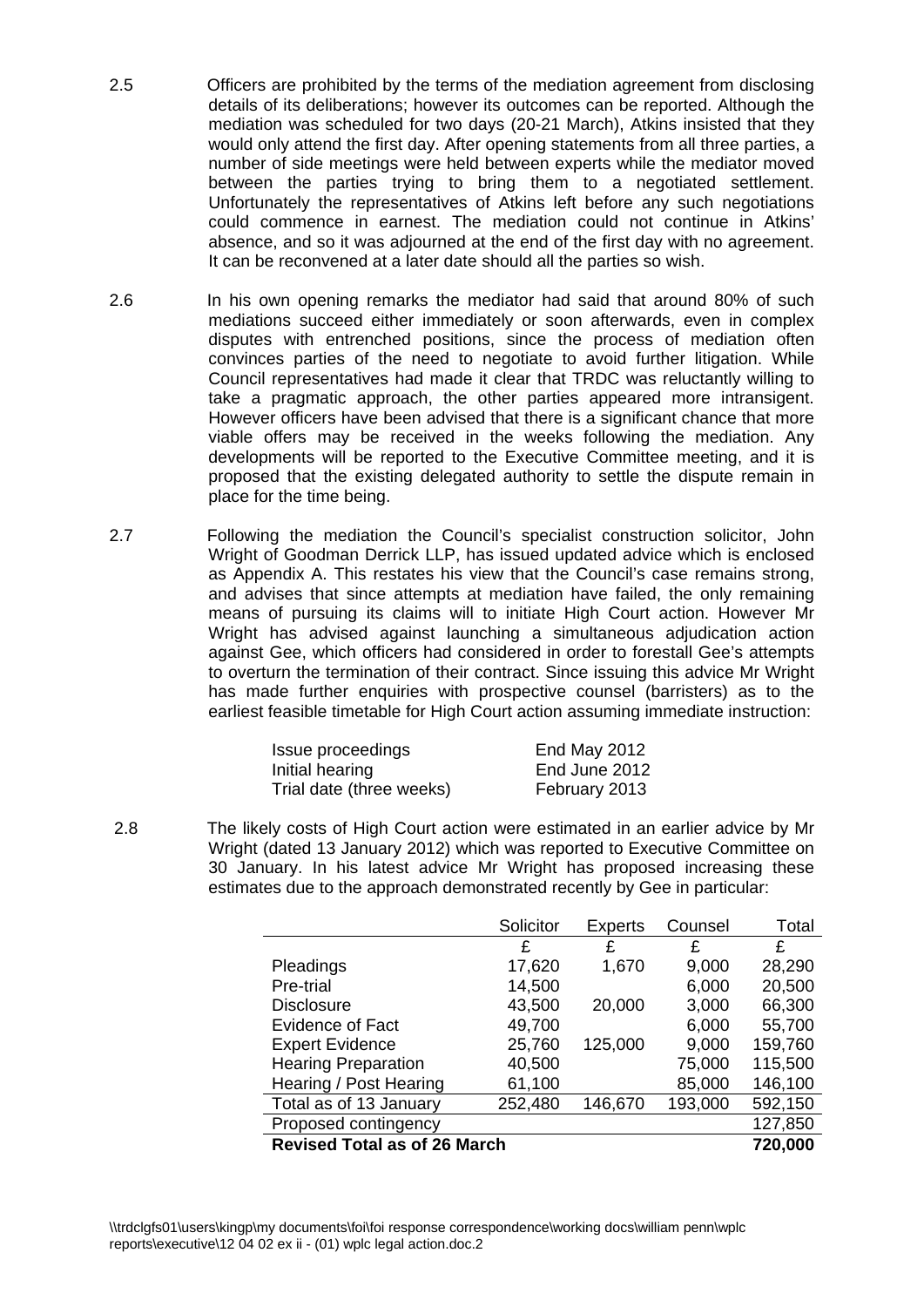- 2.9 The solicitor and counsel elements of the costs above may be reduced through the use of Conditional Fee Agreements ('CFAs'). Goodman Derrick have already indicated their willingness to reduce their hourly rates in return for a higher fee should the Council's claims succeed (whether through negotiation or a court settlement) which would be recovered from other parties. It may also be possible to agree a CFA with counsel, although expert witnesses are not allowed to enter into such agreements.
- 2.10 Gee's defence and counterclaim largely rest on their assertion that their termination was unlawful, and in their opening presentation to the mediation they threatened an immediate adjudication action to substantiate these claims. It is recommended that any such adjudication is vigorously defended. Members may recall that Gee launched an adjudication for time relating to Section 2 of the works alone (the fitness suite) in November 2009. This attempt to invalidate the termination of Gee's contract through the awarding of additional Extensions of Time ('EoTs') was unsuccessful.
- 2.11 Preparations for the mediation were more expensive than anticipated, due to the need to consider large amounts of information provided by the other parties in its final stages. Expenditure in the current year has therefore exceeded the approved budget of £372,670 by £21,882. Total costs incurred on the project to date in excess of the budget approved at the start of the main contract in January 2007 are currently:

|                       | Budget as | Actuals as  | Overspend |
|-----------------------|-----------|-------------|-----------|
|                       | Jan 2007  | 26 Mar 2012 |           |
|                       |           |             |           |
| Design & Construction | 4,637,532 | 7,509,965   | 2,872,433 |
| Legal etc costs       |           | 896,549     | 896,549   |
| Total                 | 4,637,532 | 8,406,513   | 3,768,981 |

2.12 There is currently no budget provision for this project in 2012/13. It is therefore proposed that a budget provision be created from capital balances to cover the costs of High Court action as described in (2.8) above, with a further contingency provision:

| High Court action costs (as 2.7 above) | 720,000 |
|----------------------------------------|---------|
| Additional contingency allowance (25%) | 180,000 |
| Total budget proposed                  | 900,000 |

2.13 All further costs incurred will be added to the amounts claimed from the other parties, subject to eligibility. It is further recommended that Conditional Fee Agreements be entered into with Goodman Derrick and with counsel as described in (2.9) above.

# 3. **Options/Reasons for Recommendation**

3.1 Appendix A repeats previous professional advice that the Council's claims for recovery of its unbudgeted costs remain strong, but that the only remaining viable avenue for the pursuit of these claims is now High Court action.

# 4. **Policy/Budget Reference and Implications**

4.1 The recommendations in this report are within the Council's agreed policy. The relevant policy is entitled Three Rivers Strategic Plan 2012-15 and was agreed on 30 January 2012.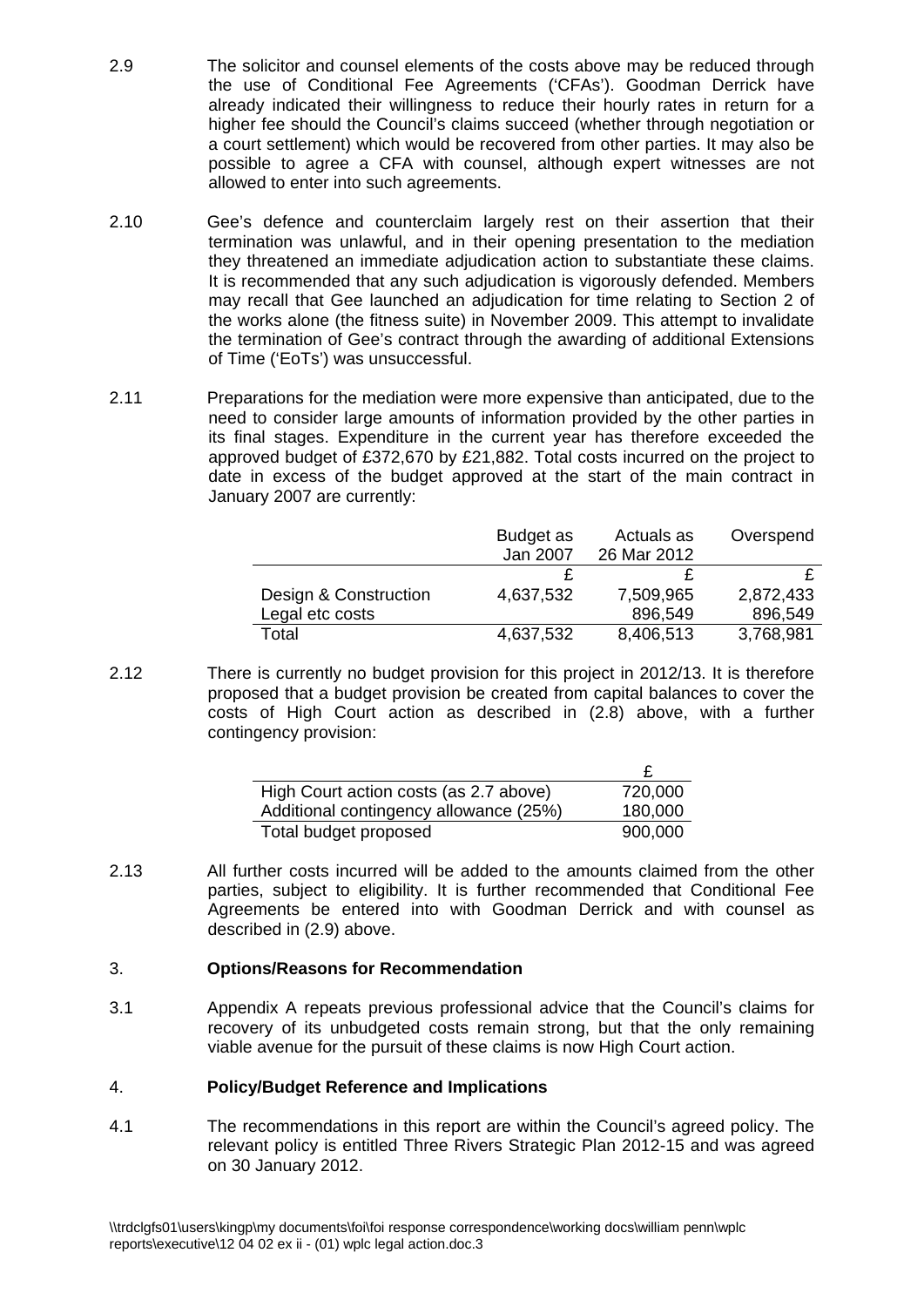4.2 The recommendations in this report are not within the Council's agreed budgets. If approved the recommendations would be financed from capital balances.

## 5. **Staffing, Environmental, Community Safety, Customer Services Centre, Communications & Website, Risk Management and Health & Safety Implications**

5.1 None specific to this report.

# 6. **Financial and Legal Implications**

6.1 The financial and legal implications arising from this report are described above.

## 7. **Equal Opportunities Implications**

## 7.1 **Relevance Test**

Has a relevance test been completed for Equality Impact? | No No change is proposed to current service or policy.

#### 8. **Risk Management and Health & Safety Implications**

- 8.1 The Council has agreed its risk management strategy which can be found on the website at http://www.threerivers.gov.uk. In addition, the risks of the proposals in the report have also been assessed against the Council's duties under Health and Safety legislation relating to employees, visitors and persons affected by our operations. The risk management implications of this report are detailed below.
- 8.2 The risks associated with this report are the same as reported to Executive Committee on 7 June 2010. The subject of this report is covered by the Leisure & Community Services service plan*.* Any risks resulting from this report will be included in the risk register and, if necessary, managed within this plan.

#### 9. **Recommendation**

- 9.1 That the following actions are agreed in relation to the Council's claims for the recovery of costs incurred in the refurbishment of William Penn Leisure Centre:
	- a) That the delegation of authority to the Chief Executive, in consultation with the Leader of the Council, the Deputy Leader of the Council and Group Leaders to settle the Council's claims against Gee and Atkins, as confirmed on 16 March 2012 remain in place until further notice.
	- b) That High Court action be initiated in pursuit of the Council's claims against Gee and Atkins.
	- c) That a budget provision of £900,000 be made from capital balances for the above action.
	- d) That any adjudication initiated against the Council be vigorously defended.
- 9.2 That public access to the report be denied until issue resolved (see future agenda).
- 9.3 That public access to the decision be denied until Council agenda publication.

Report prepared by: Patrick Martin